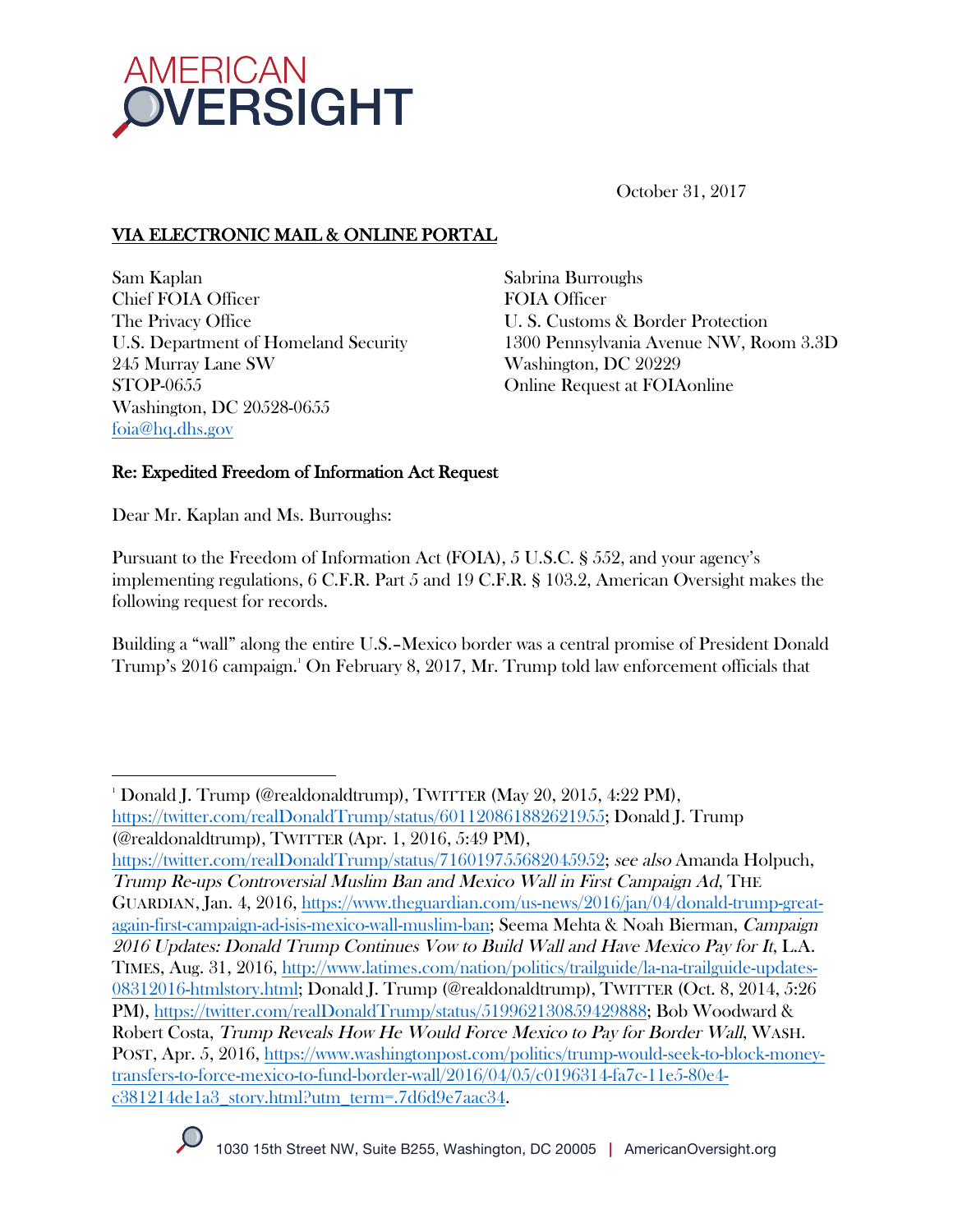design of the wall was already underway. 2 In prepared remarks for his joint address to Congress on February 28, Mr. Trump indicated that a schedule had been established for starting and completing the wall, and stated, "We will soon begin the construction of a great wall along our southern border. It will be started ahead of schedule and, when finished, it will be a very effective weapon against drugs and crime."3 Despite repeatedly pledging that he would make Mexico pay for the wall, it appears American taxpayers will be footing the bill for the construction. $^{\ast}$  Moreover, Mr. Trump has evidenced a lack of familiarity with U.S. procurement laws as well as a propensity for inside deals with his friends in the construction industry. $^{\text{s}}$  Mr. Trump has insisted that he will be personally involved in the wall's "design and negotiations" to ensure it comes in under budget.<sup>6</sup>

More than nine months into this administration, there are still a number of unknowns regarding Mr. Trump's wall—including its cost, which has been estimated anywhere from \$8 billion to \$22 billion to \$70 billion. 7 American Oversight submits this FOIA to keep the public informed about the project's progress.

### Requested Records

 

American Oversight requests that the Department of Homeland Security (DHS) and its component U.S. Customs & Border Protection (CBP) produce the following within twenty business days and seeks expedited review of this request for the reasons identified below:

 $^{\circ}$ Julia Edwards Ainsley, *Exclusive – Trump Border 'Wall' to Cost \$21.6 Billion, Take 3.5 Years to* Build: Internal Report, REUTERS (Feb. 9, 2017, 10:05 PM), http://www.reuters.com/article/us-usatrump-immigration-wall-exclusive-idUSKBN15O2ZN. 3 Donald Trump's Congress Speech, CNN.COM (Mar. 1, 2017, 12:54 AM), http://www.cnn.com/2017/02/28/politics/donald-trump-speech-transcript-full-text/. 4 <sup>4</sup> Stuart Anderson, *Now Americans, Not Mexico, Would Pay for the Wall?*, FORBES.COM (Jan. 26, 2017, 9:04 PM), https://www.forbes.com/sites/stuartanderson/2017/01/26/now-americans-notmexico-would-pay-for-the-wall/#177fa9126c48; Scott Horsley, Trump's Suggested Import Tax Would Mean Americans Pay for That Wall, NPR, Jan. 26, 2017, http://www.npr.org/2017/01/26/511861462/trumps-suggested-import-tax-would-mean-americanspay-for-that-wall. 5 Blake Schmidt & Jonathan Levin, Miami Billionaire Perez Rejects His Friend Trump's Wall Overture, BLOOMBERG, Jan. 31, 2017, https://www.bloomberg.com/news/articles/2017-01- 31/miami-billionaire-perez-rejects-his-friend-trump-s-wall-overture ("[Jorge] Perez, a billionaire who has built Trump-branded towers in South Florida, said the president e-mailed him after the inauguration with plans for the wall and asked if he'd be interested in working on it."). 6  $\degree$  Donald J. Trump (@realdonaldtrump), TWITTER (Feb. 11, 2017, 9:18 AM), https://twitter.com/realdonaldtrump/status/830405706255912960; Donald J. Trump (@realdonaldtrump), TWITTER (Feb. 11, 2017, 9:24 AM), https://twitter.com/realdonaldtrump/status/830407172747988992. 7 Jeremy Diamond, Trump: Border Wall Will Cost \$8 Billion, CNN (Feb. 9, 2017, 4:27 PM), http://www.cnn.com/2016/02/09/politics/donald-trump-border-wall-cost-8-billion/; Ainsley, supra note 2; Ron Nixon, Border Wall Cost 3 Times Estimates, Senate Democrats' Report Says, N.Y.

TIMES, Apr. 18, 2017, https://www.nytimes.com/2017/04/18/us/politics/senate-democrats-borderwall-cost-trump.html.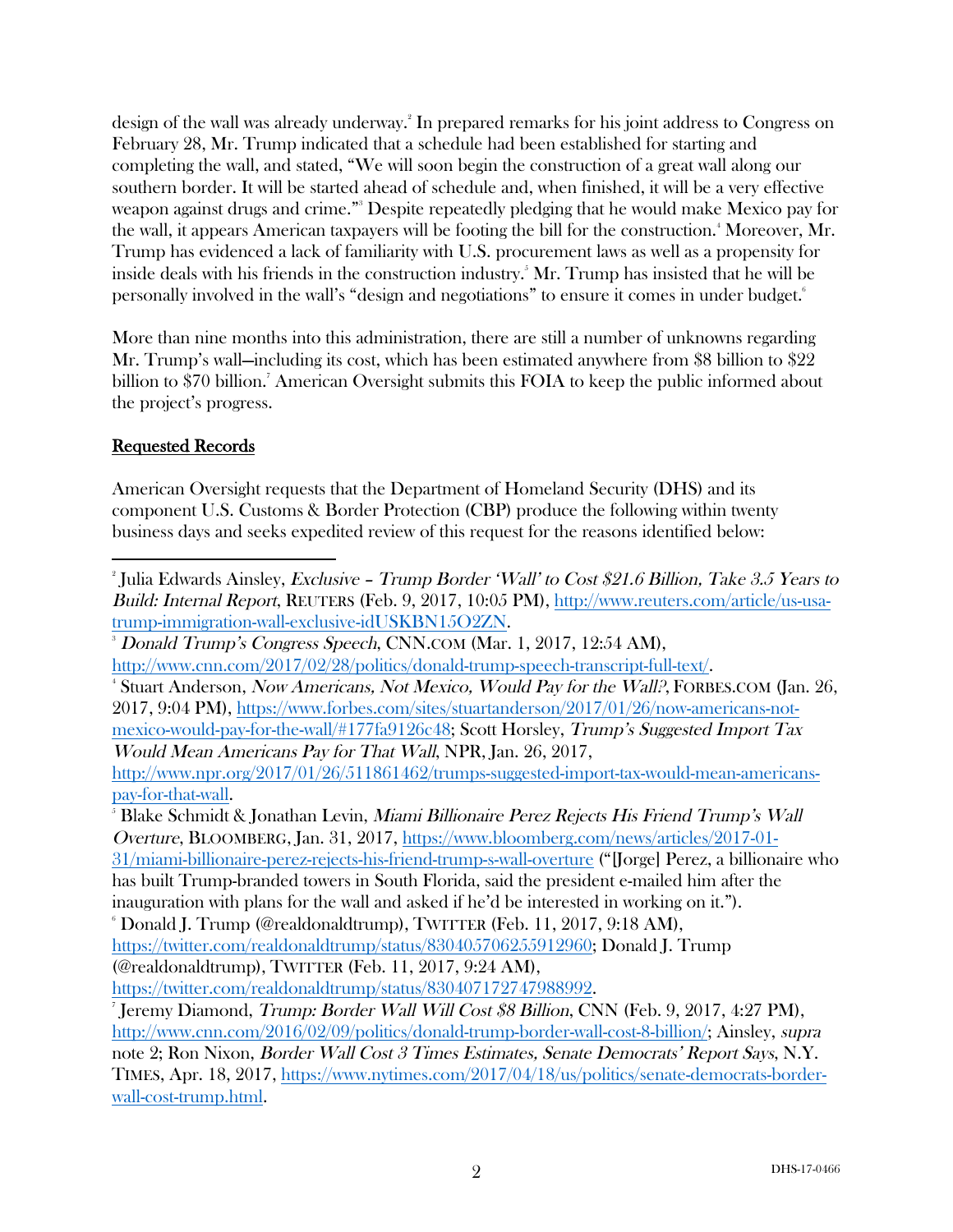- 1. All email communications regarding or discussing the construction of a wall, fence, or other physical barrier along the U.S.-Mexico border between (a) any political appointee or career employee detailed to a position eligible to be filled by a non-career member of the SES and (b) any Member of Congress or congressional staff.
- 2. All email communications regarding or discussing the construction of a wall, fence, or other physical barrier along the U.S.-Mexico border between (a) any political appointee or career employee detailed to a position eligible to be filled by a non-career member of the SES and (b) any employee or representative of the entities listed below:
	- a) American Action Network (@americanactionnetwork.org)
	- b) American Enterprise Institute (@aei.org)
	- c) Americans for Prosperity (@americansforprosperity.org)
	- d) Americans for Tax Reform (@atr.org)
	- e) Breitbart News Network (@breitbart.com)
	- f) Business Roundtable (@businessroundtable.org)
	- g) ByteCubed (@bytecubed.com)
	- h) Cato Institute (@cato.org)
	- i) Center for Immigration Studies (@cis.org)
	- j) Columbia Group (@columbiagroup.com)
	- k) Competitive Enterprise Institute (@cei.org)
	- l) Elaine Duke & Associates (@edukeassociates.com)
	- m) Federalist Society (@fed-soc.org)
	- n) Federation for American Immigration Reform (@fairus.org)
	- o) Fox News Network (@foxnews.com)
	- p) Heritage Action for America (@heritageaction.com)
	- q) Heritage Foundation (@heritage.org)
	- r) Hoover Institution (@hoover.org)
	- s) Lexington Institute (@lexingtoninstitute.org)
	- t) MAGA Coalition (@magacoalition.com)
	- u) Manhattan Institute (@manhattan-institute.org)
	- v) National Taxpayers Union (@ntu.org)
	- w) Sunesis Consulting (@sunesisconsultingllc.com)
	- x) U.S. Chamber of Commerce (@uschamber.org)
	- y) Wexler Walker (@wexlerwalker.com)

For DHS, the search for responsive records can be limited to: the Office of the Secretary; the Office of the Deputy Secretary; the Office of the Under Secretary for Management; the Office of Public Affairs; and the Office of Legislative Affairs.

For CBP, the search for responsive records can be limited to: the Office of the Commissioner; the Office of the Assistant Commissioner for Public Affairs; and the Office of the Assistant Commissioner for Congressional Affairs.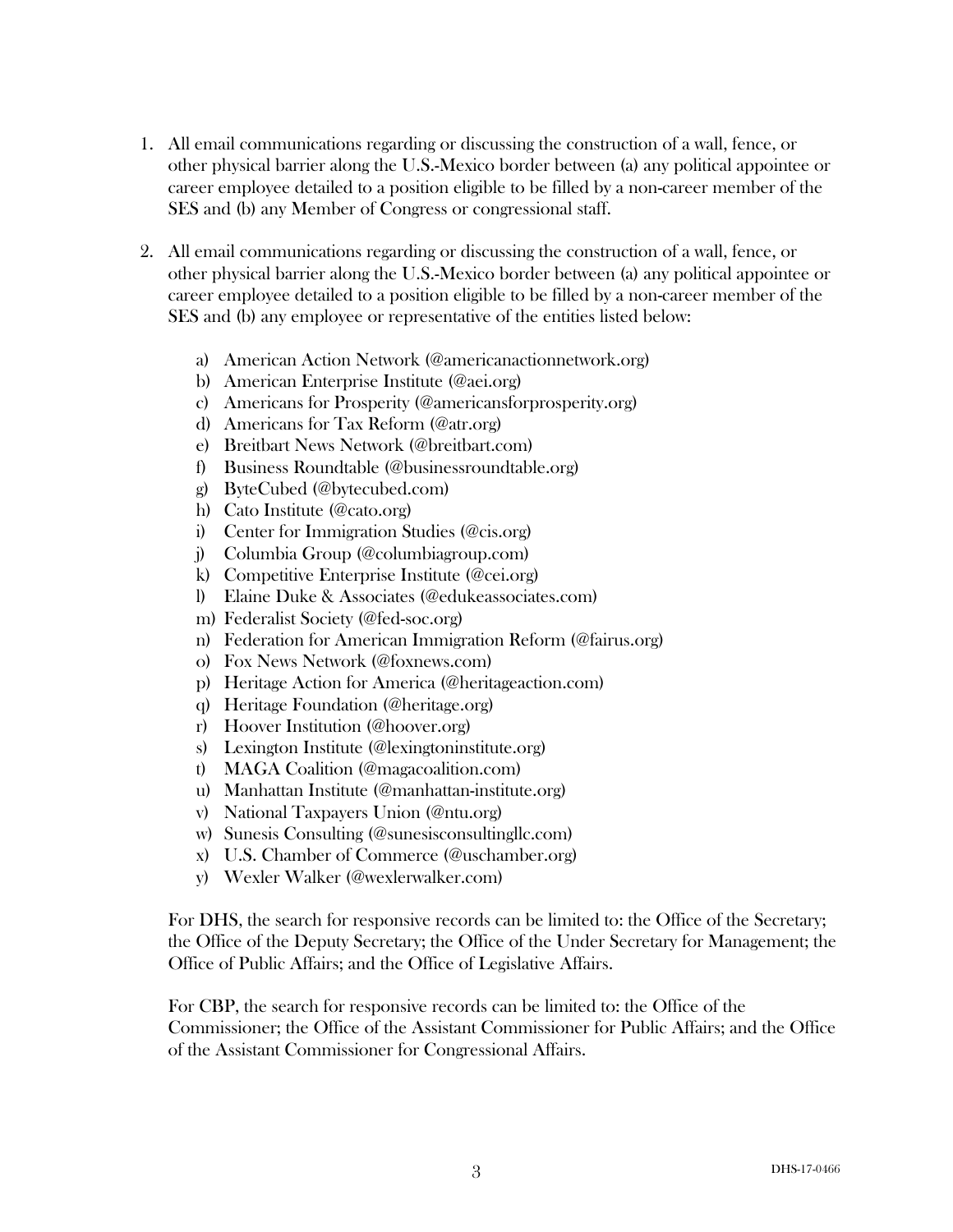Please provide all responsive records from January 20, 2017, through the date of the search.

In addition to the records requested above, American Oversight also requests records describing the processing of this request, including records sufficient to identify search terms used and locations and custodians searched and any tracking sheets used to track the processing of this request. If DHS uses FOIA questionnaires or certifications completed by individual custodians or components to determine whether they possess responsive materials or to describe how they conducted searches, we also request any such records prepared in connection with the processing of this request.

American Oversight seeks all responsive records regardless of format, medium, or physical characteristics. In conducting your search, please understand the terms "record," "document," and "information" in their broadest sense, to include any written, typed, recorded, graphic, printed, or audio material of any kind. We seek records of any kind, including electronic records, audiotapes, videotapes, and photographs, as well as letters, emails, facsimiles, telephone messages, voice mail messages and transcripts, notes, or minutes of any meetings, telephone conversations or discussions. Our request includes any attachments to these records. No category of material should be omitted from search, collection, and production.

Please search all records regarding agency business. You may not exclude searches of files or emails in the personal custody of your officials, such as personal email accounts. Records of official business conducted using unofficial systems or stored outside of official files is subject to the Federal Records Act and FOIA.<sup>8</sup> It is not adequate to rely on policies and procedures that require officials to move such information to official systems within a certain period of time; American Oversight has a right to records contained in those files even if material has not yet been moved to official systems or if officials have, through negligence or willfulness, failed to meet their obligations.<sup>9</sup>

In addition, please note that in conducting a "reasonable search" as required by law, you must employ the most up-to-date technologies and tools available, in addition to searches by individual custodians likely to have responsive information. Recent technology may have rendered DHS's prior FOIA practices unreasonable. In light of the government-wide requirements to manage information electronically by the end of 2016, it is no longer reasonable to rely exclusively on

 8 See Competitive Enter. Inst. v. Office of Sci. & Tech. Policy, 827 F.3d 145, 149–50 (D.C. Cir. 2016); cf. Judicial Watch, Inc. v. Kerry, 844 F.3d 952, 955–56 (D.C. Cir. 2016). 9

<sup>&</sup>lt;sup>9</sup> See Competitive Enter. Inst. v. Office of Sci. & Tech. Policy, No. 14-cv-765, slip op. at 8 (D.D.C. Dec. 12, 2016) ("The Government argues that because the agency had a policy requiring [the official] to forward all of his emails from his [personal] account to his business email, the [personal] account only contains duplicate agency records at best. Therefore, the Government claims that any hypothetical deletion of the [personal account] emails would still leave a copy of those records intact in [the official's] work email. However, policies are rarely followed to perfection by anyone. At this stage of the case, the Court cannot assume that each and every work related email in the [personal] account was duplicated in [the official's] work email account." (citations omitted)).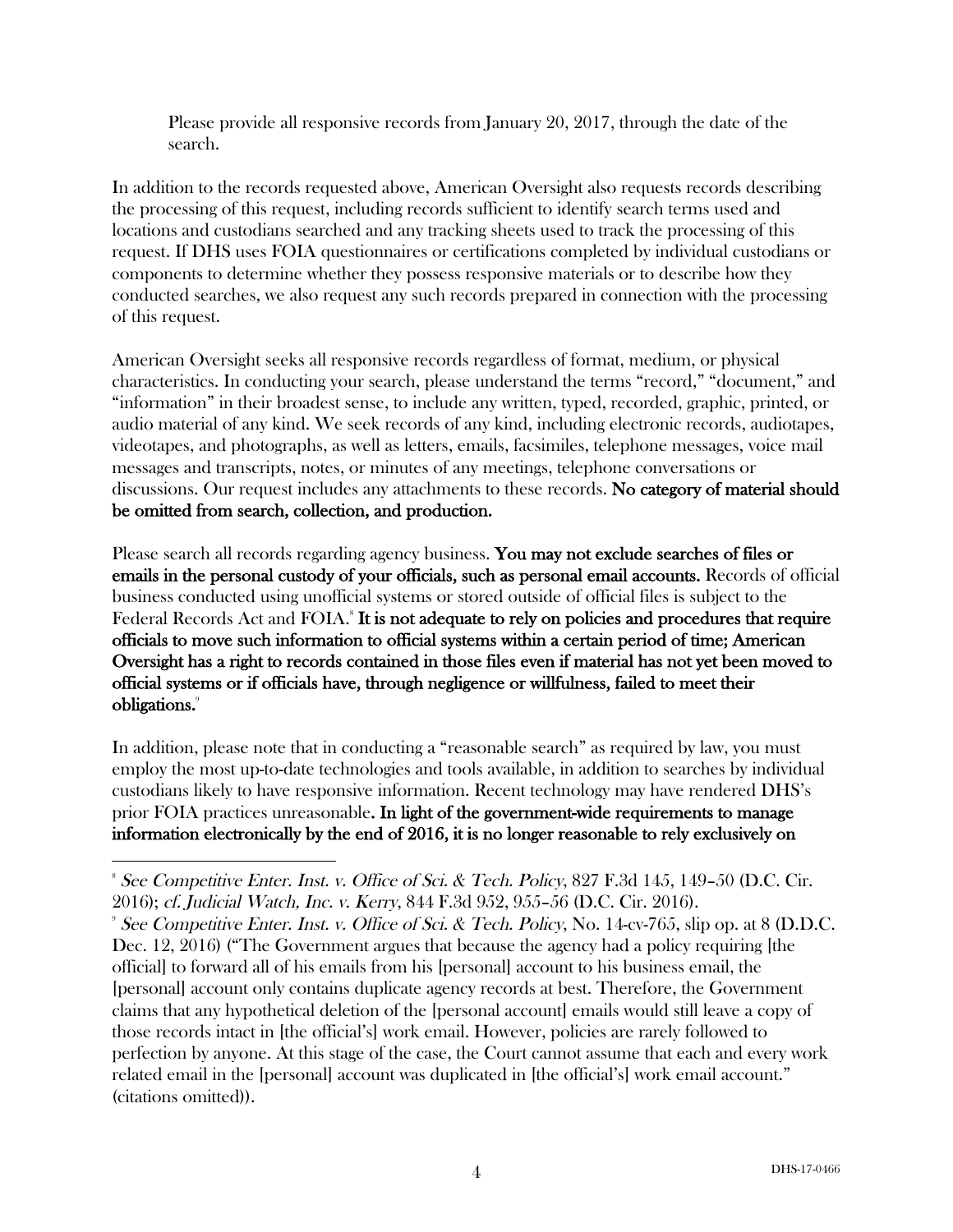custodian-driven searches.10 Furthermore, agencies that have adopted the National Archives and Records Agency (NARA) Capstone program, or similar policies, now maintain emails in a form that is reasonably likely to be more complete than individual custodians' files. For example, a custodian may have deleted a responsive email from his or her email program, but DHS's archiving tools would capture that email under Capstone. Accordingly, American Oversight insists that DHS use the most up-to-date technologies to search for responsive information and take steps to ensure that the most complete repositories of information are searched. American Oversight is available to work with you to craft appropriate search terms. However, custodian searches are still required; agencies may not have direct access to files stored in .PST files, outside of network drives, in paper format, or in personal email accounts.

Under the FOIA Improvement Act of 2016, agencies must adopt a presumption of disclosure, withholding information "only if . . . disclosure would harm an interest protected by an exemption" or "disclosure is prohibited by law."<sup>11</sup> If it is your position that any portion of the requested records is exempt from disclosure, American Oversight requests that you provide an index of those documents as required under Vaughn v. Rosen, 484 F.2d 820 (D.C. Cir. 1973), cert. denied, 415 U.S. 977 (1974). As you are aware, a *Vaughn* index must describe each document claimed as exempt with sufficient specificity "to permit a reasoned judgment as to whether the material is actually exempt under FOIA."<sup>12</sup> Moreover, the Vaughn index "must describe each document or portion thereof withheld, and for each withholding it must discuss the consequences of disclosing the sought-after information."13 Further, "the withholding agency must supply 'a relatively detailed justification, specifically identifying the reasons why a particular exemption is relevant and correlating those claims with the particular part of a withheld document to which they apply.'"<sup>14</sup>

In the event some portions of the requested records are properly exempt from disclosure, please disclose any reasonably segregable non-exempt portions of the requested records. If it is your position that a document contains non-exempt segments, but that those non-exempt segments are so dispersed throughout the document as to make segregation impossible, please state what portion of the document is non-exempt, and how the material is dispersed throughout the document.15 Claims of nonsegregability must be made with the same degree of detail as required for claims of exemptions in a *Vaughn* index. If a request is denied in whole, please state specifically that it is not reasonable to segregate portions of the record for release.

 <sup>10</sup> Presidential Memorandum—Managing Government Records, 76 Fed. Reg. 75,423 (Nov. 28, 2011), https://obamawhitehouse.archives.gov/the-press-office/2011/11/28/presidentialmemorandum-managing-government-records; Office of Mgmt. & Budget, Exec. Office of the President, Memorandum for the Heads of Executive Departments & Independent Agencies, "Managing Government Records Directive," M-12-18 (Aug. 24, 2012),

https://www.archives.gov/files/records-mgmt/m-12-18.pdf.<br>
<sup>11</sup> FOIA Improvement Act of 2016 § 2 (Pub. L. No. 114–185).

 $12$  Founding Church of Scientology v. Bell, 603 F.2d 945, 949 (D.C. Cir. 1979).

 $13$  King v. U.S. Dep't of Justice, 830 F.2d 210, 223-24 (D.C. Cir. 1987) (emphasis in original).

 $14$  Id. at 224 (citing Mead Data Central, Inc. v. U.S. Dep't of the Air Force, 566 F.2d 242, 251 (D.C. Cir. 1977)).

 $15$  Mead Data Central, 566 F.2d at 261.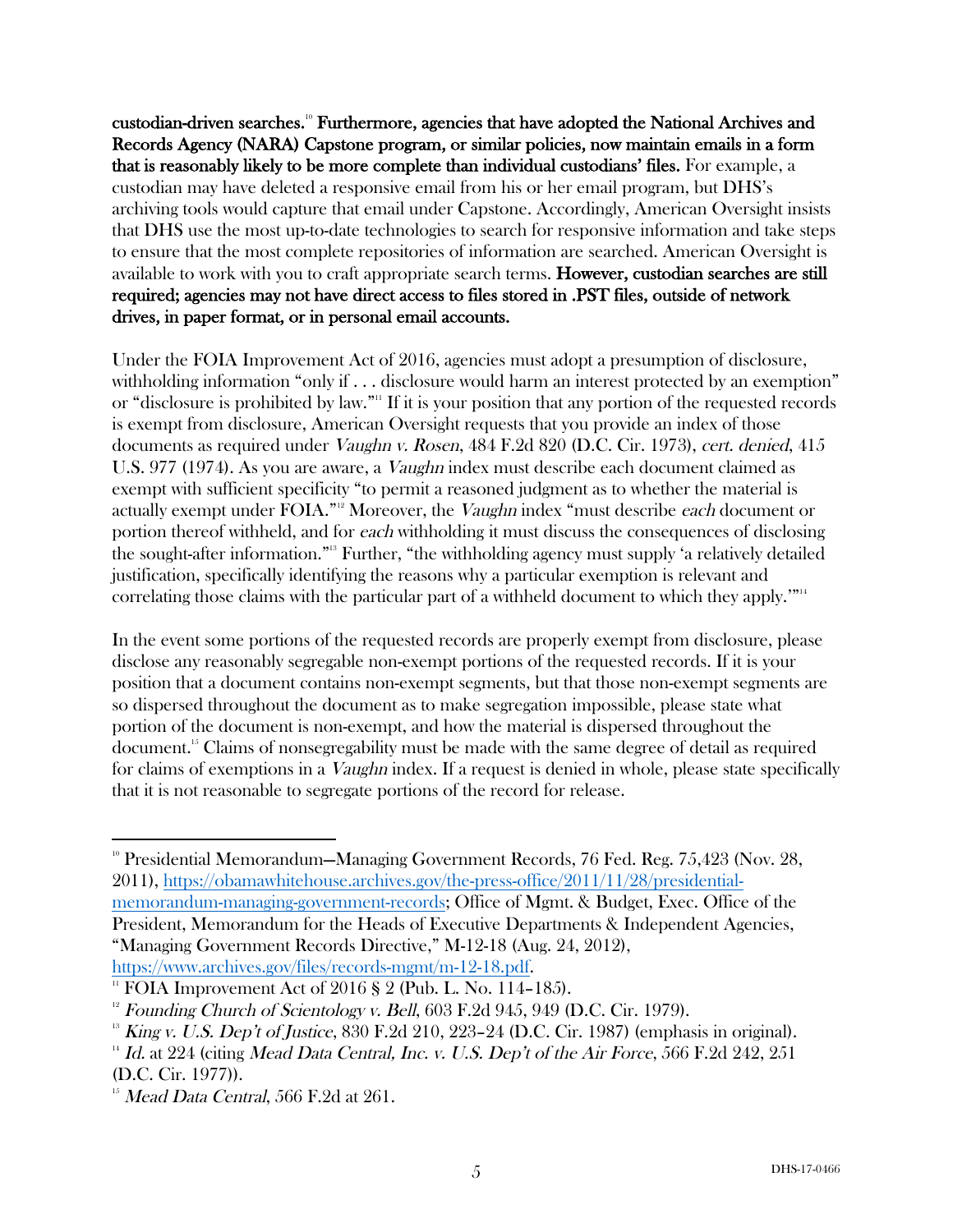You should institute a preservation hold on information responsive to this request. American Oversight intends to pursue all legal avenues to enforce its right of access under FOIA, including litigation if necessary. Accordingly, DHS is on notice that litigation is reasonably foreseeable.

To ensure that this request is properly construed, that searches are conducted in an adequate but efficient manner, and that extraneous costs are not incurred, American Oversight welcomes an opportunity to discuss its request with you before you undertake your search or incur search or duplication costs. By working together at the outset, American Oversight and DHS can decrease the likelihood of costly and time-consuming litigation in the future.

Where possible, please provide responsive material in electronic format by email or in PDF or TIF format on a USB drive. Please send any responsive material being sent by mail to American Oversight,  $1030 \, 15^{\text{th}}$  Street NW, Suite B255, Washington, DC 20005. If it will accelerate release of responsive records to American Oversight, please also provide responsive material on a rolling basis.

# Fee Waiver Request

In accordance with 5 U.S.C. §  $552(a)(4)(A)(iii)$  and 6 C.F.R. §  $5.11(k)$ , American Oversight requests a waiver of fees associated with processing this request for records. The subject of this request concerns the operations of the federal government, and the disclosures will likely contribute to a better understanding of relevant government procedures by the general public in a significant way.<sup>16</sup> Moreover, the request is primarily and fundamentally for non-commercial purposes.<sup>17</sup>

American Oversight requests a waiver of fees because disclosure of the requested information is "in the public interest because it is likely to contribute significantly to public understanding of the operations or activities of the government."<sup>8</sup> The requested records will help American Oversight and the general public understand the progress of this mammoth government project. An infrastructure project of this size—and the contracting procedure underlying such a project—are clear government activities. As noted above, Mr. Trump has previously evidenced a lack of familiarity with U.S. procurement laws as well as a propensity for inside deals with his friends in the construction industry.19 He has also insisted that he will be personally involved in the wall's "design and negotiations" to ensure it comes in under budget.<sup>20</sup> With his promise to make Mexico pay for

 

https://twitter.com/realdonaldtrump/status/830405706255912960; Donald J. Trump

<sup>&</sup>lt;sup>16</sup> 6 C.F.R. § 5.11(k)(1)(i).

 $176$  C.F.R. § 5.11(k)(1)(ii).

 $18 \text{ } 6 \text{ } C.F.R. \text{ } S \text{ } 5.11(k)(1)(i), (2)(i)-(iv).$ 

<sup>&</sup>lt;sup>19</sup> Blake Schmidt & Jonathan Levin, Miami Billionaire Perez Rejects His Friend Trump's Wall Overture, BLOOMBERG, Jan. 31, 2017, https://www.bloomberg.com/news/articles/2017-01- 31/miami-billionaire-perez-rejects-his-friend-trump-s-wall-overture ("[Jorge] Perez, a billionaire who has built Trump-branded towers in South Florida, said the president e-mailed him after the inauguration with plans for the wall and asked if he'd be interested in working on it.").  $20$  Donald J. Trump (@realdonaldtrump), TWITTER (Feb. 11, 2017, 9:18 AM),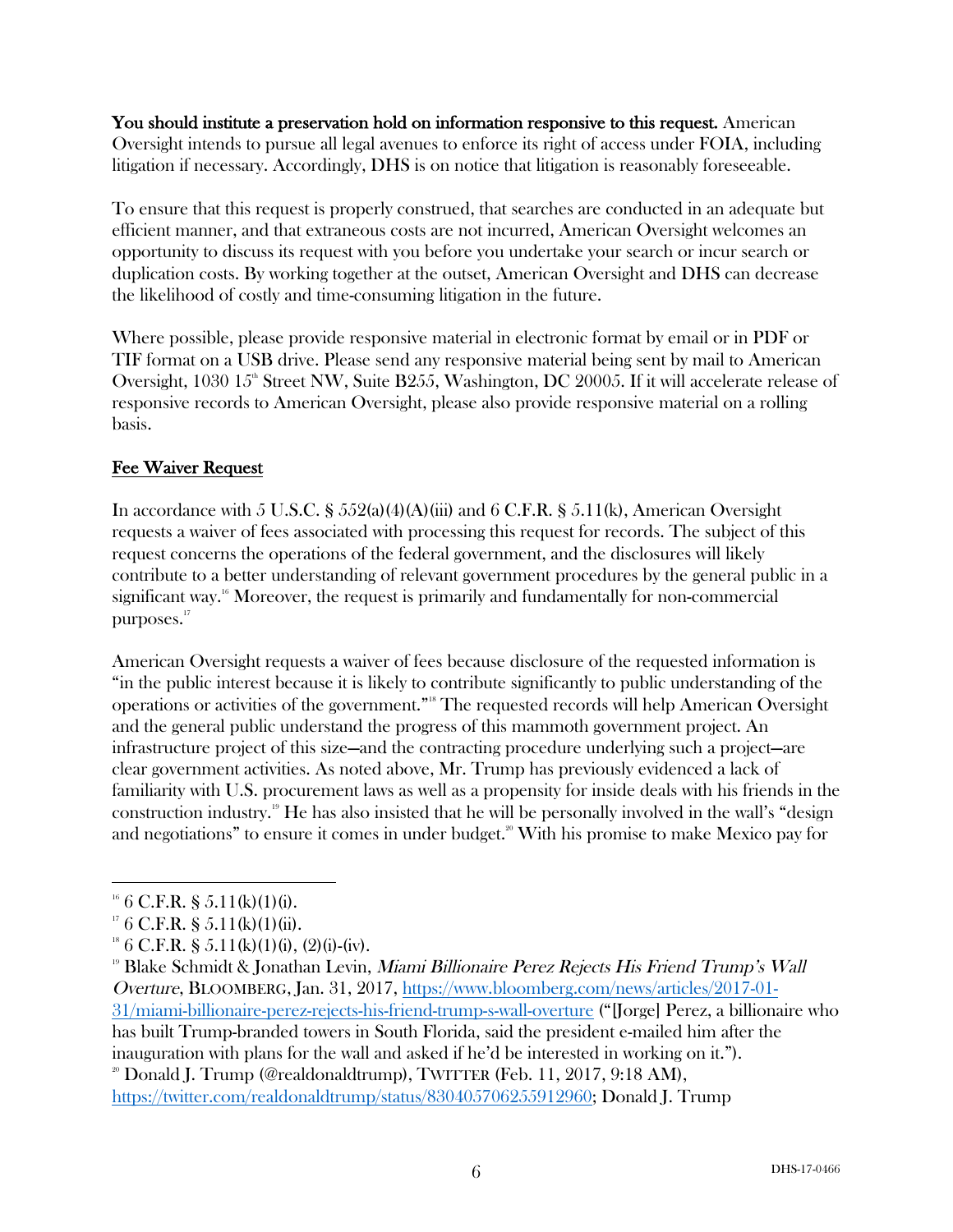the wall seemingly failing, Mr. Trump offhandedly mentioned that perhaps solar panels could be installed to pay for the wall.<sup>21</sup> These statements make it all the more important for the public to understand whether and to what extent the White House is playing a role in procurement decisions by career employees at DHS and CBP.

This request is primarily and fundamentally for non-commercial purposes.<sup>22</sup> As a  $501(c)(3)$ nonprofit, American Oversight does not have a commercial purpose and the release of the information requested is not in American Oversight's financial interest. American Oversight's mission is to promote transparency in government, to educate the public about government activities, and to ensure the accountability of government officials. American Oversight uses the information gathered, and its analysis of it, to educate the public through reports, press releases, or other media. American Oversight also makes materials it gathers available on our public website and promote their availability on social media platforms, such as Facebook and Twitter.<sup>23</sup> American Oversight has demonstrated its commitment to the public disclosure of documents and creation of editorial content. For example, after receiving records regarding an ethics waiver received by a senior DOJ attorney, American Oversight promptly posted the records to its website $^{24}$  and published an analysis of what the records reflected about DOJ's process for ethics waivers.<sup>25</sup> Additionally, this particular FOIA request is part of a public project conducted by American Oversight called "Audit the Wall," where the organization is gathering and analyzing information and commenting on public releases of information related to the administration's proposed construction of a barrier along the U.S.-Mexico border.<del>"</del>

Accordingly, American Oversight qualifies for a fee waiver.

# Application for Expedited Processing

Pursuant to 5 U.S.C. § 552(a)(6)(E) and 6 C.F.R. § 5.5(e)(1)(ii), (iv), American Oversight requests that DHS expedite the processing of this request.

 

<sup>(@</sup>realdonaldtrump), TWITTER (Feb. 11, 2017, 9:24 AM),

https://twitter.com/realdonaldtrump/status/830407172747988992.

 $21$  Donald Trump Talks Up Solar Panel Plan for Mexico Wall, BBC, June 22, 2017, http://www.bbc.com/news/world-us-canada-40363390.<br><sup>22</sup> 6 C.F.R. § 5.11(k)(1)(ii), (3)(i)-(ii).

 $^{23}$  American Oversight currently has approximately 11,600 page likes on Facebook, and 35,100 followers on Twitter. American Oversight, FACEBOOK, https://www.facebook.com/weareoversight/ (last visited Sept. 29, 2017); American Oversight (@weareoversight), TWITTER, https://twitter.com/weareoversight (last visited Sept. 29, 2017).

<sup>&</sup>lt;sup>24</sup> DOJ Civil Division Response Noel Francisco Compliance, AMERICAN OVERSIGHT, https://www.americanoversight.org/document/doj-civil-division-response-noel-franciscocompliance.

 $\frac{25}{25}$  Francisco & the Travel Ban: What We Learned from the DOJ Documents, AMERICAN OVERSIGHT, https://www.americanoversight.org/francisco-the-travel-ban-what-we-learned-from-thedoj-documents.<br><sup>26</sup> Audit the Wall, AMERICAN OVERSIGHT, www.auditthewall.org.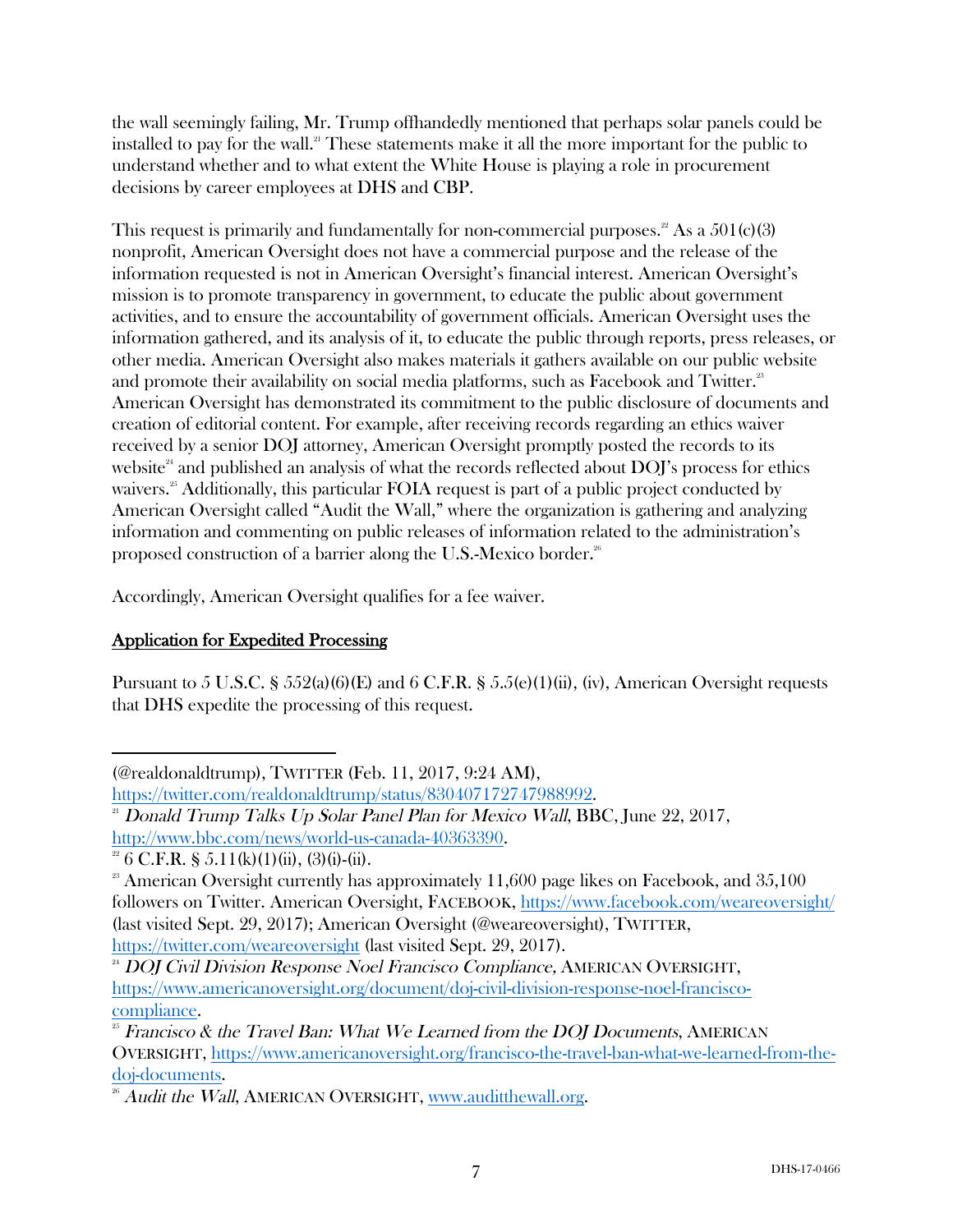I certify to be true and correct to the best of my knowledge and belief that there is widespread and exceptional media interest and there exist possible questions about the government's integrity that affect public confidence. News stories about the wall are published regularly, $\frac{y}{r}$  including numerous stories about the progress of contracting efforts and CBP's recent completion of the wall prototypes. <sup>28</sup> As noted above in our fee waiver request, the requested records will help American

 <sup>27</sup> See, e.g., Rachel Bade, House Republicans Propose \$10 Billion for Trump's Border Wall, POLITICO (Sept. 27, 2017, 3:28 PM), http://www.politico.com/story/2017/09/27/congressfunding-trump-border-wall-243221; Sophie Tatum, 'You Don't Need It All the Way' and Other Things Trump Said About 'The Wall' on Friday, CNN (Sept. 23, 2017, 10:40 AM), http://www.cnn.com/2017/09/22/politics/five-things-donald-trump-wall/index.html; Melissa del Bosque, Trump Administration Preparing Texas Wildlife Refuge for First Border Wall Segment, TEXAS OBSERVER (July 14, 2017, 5:46 PM), http://www.texasobserver.org/trump-border-wall-texaswildlife-refuge-breaking/; Sofia Lotto Persio, *Border Wall Construction Will Cost \$1.6 Billion for* Work to Start Next Year, NEWSWEEK (June 14, 2017, 1:26 PM), http://www.newsweek.com/mexico-border-wall-construction-needs-start-less-year-625656; Tal Kopan, Trump Suggests Border Wall with Solar Panels, CNN POLITICS (June 6, 2017, 7:00 PM), http://www.cnn.com/2017/06/06/politics/trump-solar-border-wall/index.html; Angela Kocherga, Along Texas-Mexico Border, Trump's Wall Faces Opposition, GARDEN CITY TELEGRAM, May 21, 2017, http://www.gctelegram.com/news/nation\_world/along-texas-mexico-border-trump-s-wallfaces-opposition/article\_428b57d4-a509-5d12-ae28-0fbe85a281ef.html; Ron Nixon, Trump's Wall Faces a Barrier in Texas: Landowner Lawsuits, N.Y. TIMES, May 7, 2017, https://www.nytimes.com/2017/05/07/us/politics/trump-wall-faces-barrier-in-texas.html; Fox & Friends, Bids to Build President Trump's Border Wall Due Today, FOXNEWS INSIDER (Apr. 4, 2017, 7:59 AM), http://insider.foxnews.com/2017/04/04/mexico-border-wall-bids-duetoday-president-trump-illegal-immigration-policy; Phillip Molnar & Lyndsay Winkley, Trump's Border Wall Will Get Its Start in San Diego County, L.A. TIMES, Apr. 10, 2017, http://www.latimes.com/local/lanow/la-me-san-diego-border-wall-20170410-story.html; Ron Nixon, Engineers Begin Preparatory Work for Border Wall Construction, N.Y. TIMES, July 18, 2017, https://www.nytimes.com/2017/07/18/us/politics/border-wall-construction.html; Ron Nixon, Border Wall Cost 3 Times Estimates, Senate Democrats' Report Says, N.Y. TIMES, Apr. 18, 2017, https://www.nytimes.com/2017/04/18/us/politics/senate-democrats-border-wall-cost-trump.html; Nicki Rossoll, Despite Trump Campaign Promise, Tillerson Had 'No Conversation' with Mexico Paying for Border Wall, ABC NEWS (Apr. 9, 2017, 9:01 AM), http://abcnews.go.com/Politics/trump-campaign-promise-tillerson-conversation-mexico-payingborder/story?id=46685291; Andrew Taylor, President Trump's Budget Chief Says Spending Bill Must Have Border Wall Funding, TIME, Apr. 20, 2017, http://time.com/4749678/mick-mulvaneybudget-border-wall-funding-government-shutdown/. <sup>28</sup> Ron Nixon, Border Wall Prototypes Are Unveiled, but Trump's Vision Still Faces Obstacles, N.Y. TIMES, Oct. 26, 2017, https://www.nytimes.com/2017/10/26/us/politics/border-wallprototypes-unveiled.html; Adam Edelman, Trump's Border Wall Prototypes Are Complete. Now What?, NBC NEWS (Oct. 28, 2017, 7:56 AM), https://www.nbcnews.com/politics/immigration/trump-s-border-wall-prototypes-are-complete-nowwhat-n815106; Colin Dwyer, Contractors Begin Building Prototypes for Trump's Border Wall,

NPR (Sept. 26, 2017, 5:55 PM), http://www.npr.org/sections/thetwoway/2017/09/26/553786714/contractors-begin-building-prototypes-for-trump-s-border-wall; Kavitha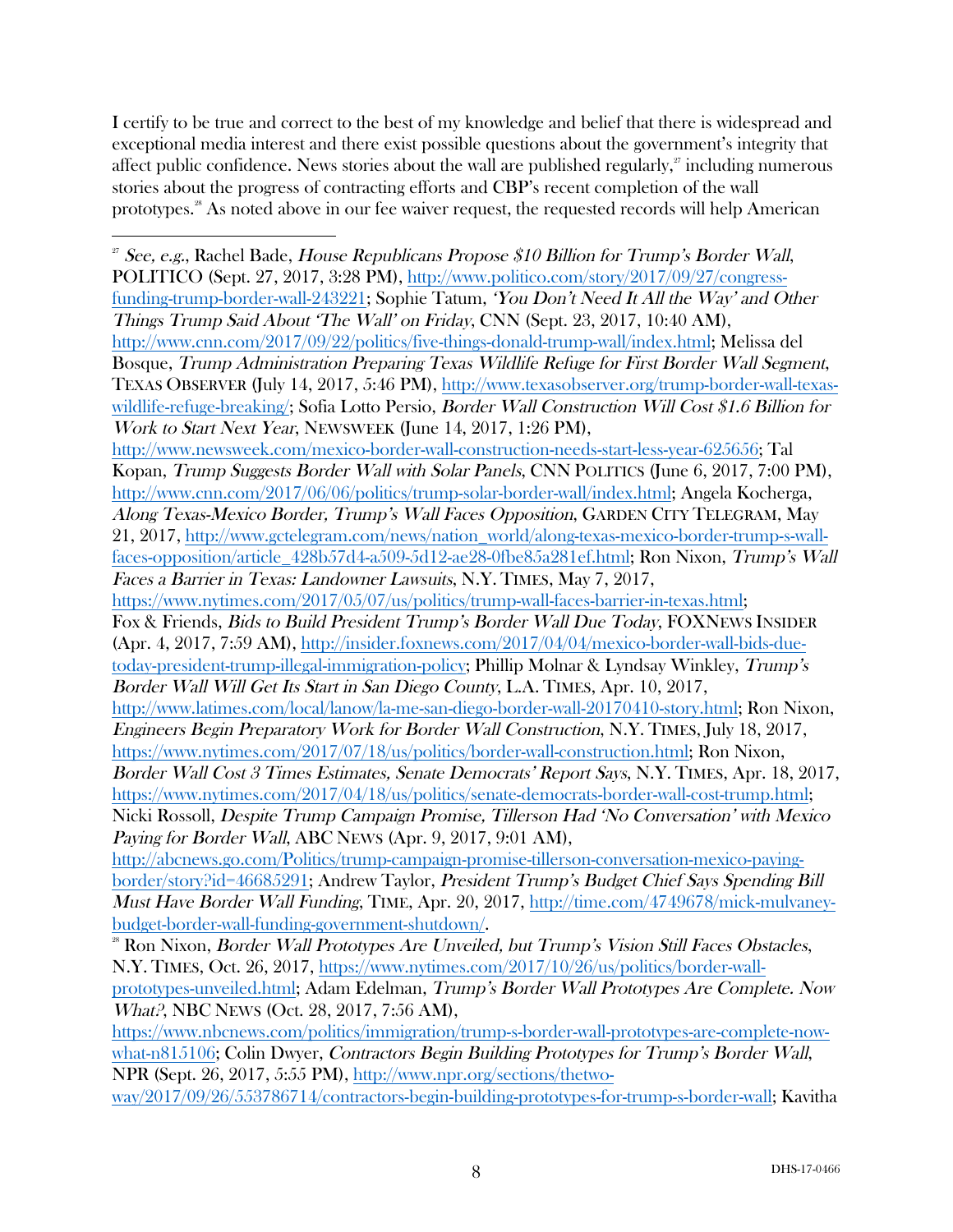Oversight and the general public understand the progress of this mammoth government project. An infrastructure project of this size—and the contracting procedure underlying such a project—are clear government activities. Mr. Trump has previously evidenced a lack of familiarity with U.S. procurement laws as well as a propensity for inside deals with his friends in the construction industry.29 He has also insisted that he will be personally involved in the wall's "design and negotiations" to ensure it comes in under budget.<sup>30</sup> These statements make it all the more important for the public to understand whether procurement procedures are being followed, what institutional knowledge is being considered, how environmental concerns are factored into the construction, and how concerns from the border states are being addressed or remedied. In short, a multi-billion-dollar construction project directed and financed by the federal government using tax dollars on an accelerated timeline is a quintessential example of "[a] matter of widespread and exceptional media interest in which there exist possible questions about the government's integrity that affect public confidence."<sup>31</sup>

Moreover, I certify to be true and correct to the best of my knowledge and belief, that there is an urgent need to inform the public about the federal government activity that is the subject of this request. The information American Oversight seeks concerns "a matter of a current exigency to the American public."<sup>32</sup> News stories about the wall are published regularly, $33$  including numerous

 

Surana, Final Selection Process for Border Wall Kicks Off, MYAJC, May 18, 2017, http://www.myajc.com/news/gen-politics/final-selection-process-for-border-wall-kicksoff/a4PvdnD5gb94P7acTJiJiP/; Cristina Rendon, Bay Area Business Hopes to Win Bid to Build Trump's Border Wall, KTVU (May 19, 2017, 10:59 AM), http://www.ktvu.com/news/255644489 story; California Contractors Ignore Politics in Bids to Build Border Wall, CBS LOS ANGELES (Apr. 28, 2017, 11:23 AM), http://losangeles.cbslocal.com/2017/04/28/build-wall-trump-border/; Stephen Dinan, Contractors Vying to Build Donald Trump's Border Wall Face Blowback, WASH. TIMES, Mar. 29, 2017, http://www.washingtontimes.com/news/2017/mar/29/contractorsvying-to-build-donald-trumps-border-wa/.

<sup>29</sup> Blake Schmidt & Jonathan Levin, Miami Billionaire Perez Rejects His Friend Trump's Wall Overture, BLOOMBERG, Jan. 31, 2017, https://www.bloomberg.com/news/articles/2017-01- 31/miami-billionaire-perez-rejects-his-friend-trump-s-wall-overture ("[Jorge] Perez, a billionaire who has built Trump-branded towers in South Florida, said the president e-mailed him after the inauguration with plans for the wall and asked if he'd be interested in working on it.").<br><sup>30</sup> Donald J. Trump (@realdonaldtrump), TWITTER (Feb. 11, 2017, 9:18 AM), https://twitter.com/realdonaldtrump/status/830405706255912960; Donald J. Trump (@realdonaldtrump), TWITTER (Feb. 11, 2017, 9:24 AM), https://twitter.com/realdonaldtrump/status/830407172747988992.  $31\,6$  C.F.R. § 5.5(e)(1)(iv).

 $32$  Al-Fayed v. Cent. Intelligence Agency, 254 F.3d 300, 310 (D.C. Cir. 2001) (quoting H.R. Rep. No. 104-795, at 26 (1996), reprinted in 1996 U.S.C.C.A.N. 3448, 3469).  $^{33}$  See, e.g., Bade, supra note 27; Tatum, supra note 27; Melissa del Bosque, Trump Administration Preparing Texas Wildlife Refuge for First Border Wall Segment, TEXAS OBSERVER (July 14, 2017, 5:46 PM), http://www.texasobserver.org/trump-border-wall-texaswildlife-refuge-breaking: Sofia Lotto Persio, Border Wall Construction Will Cost \$1.6 Billion for Work to Start Next Year, NEWSWEEK (June 14, 2017, 1:26 PM), http://www.newsweek.com/mexico-border-wall-construction-needs-start-less-year-625656; Tal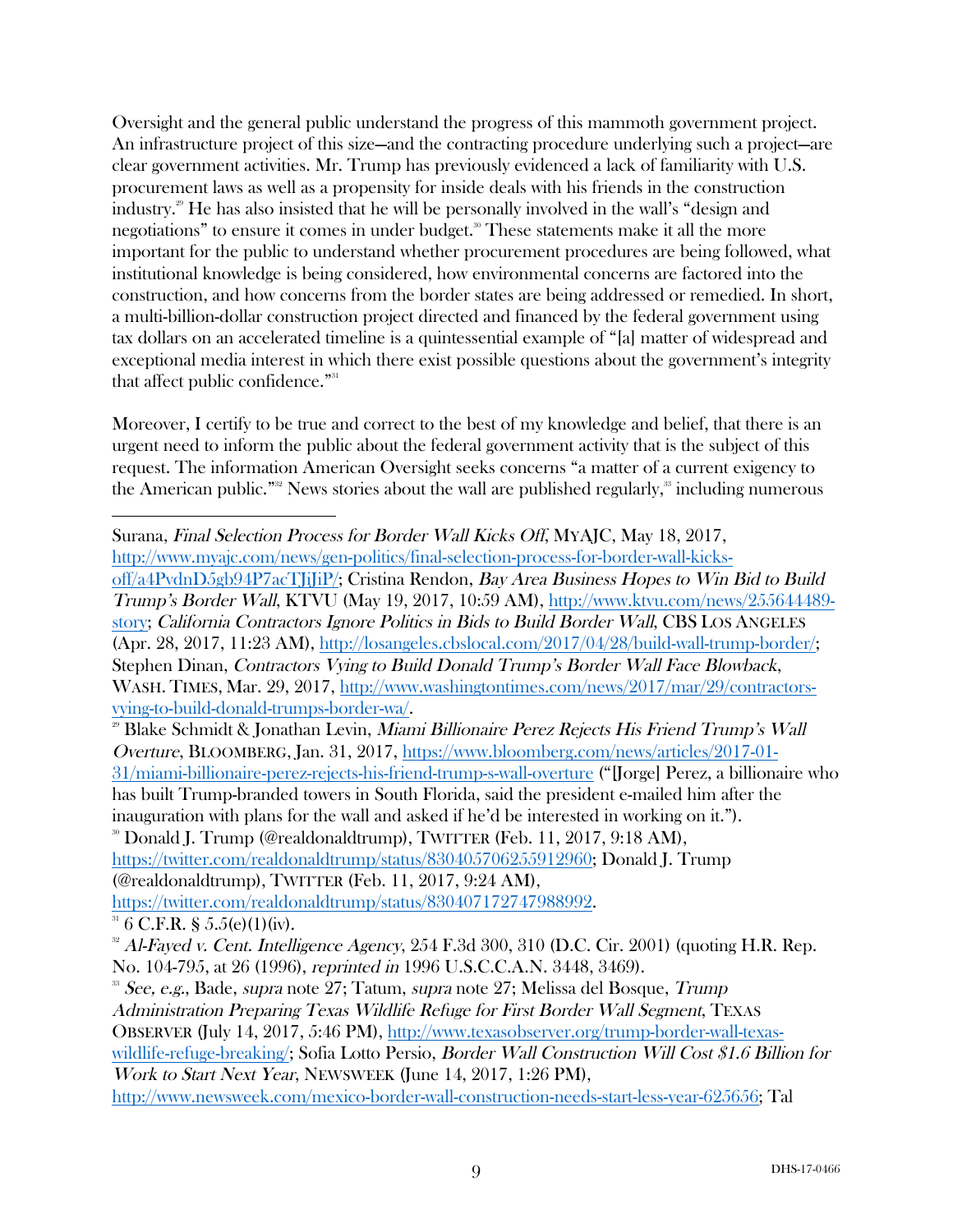stories about the progress of contracting efforts and the prototypes. <sup>34</sup> Depending on one's source, the project is either ahead of or behind schedule.<sup>35</sup> In order to participate meaningfully in the debate over the wall's budget and creation, <sup>36</sup> it is essential for the American public to understand the status of the government's research, procurement, and policy development.

 Kopan, Trump Suggests Border Wall with Solar Panels, CNN POLITICS (June 6, 2017, 7:00 PM), http://www.cnn.com/2017/06/06/politics/trump-solar-border-wall/index.html; Angela Kocherga, Along Texas-Mexico Border, Trump's Wall Faces Opposition, GARDEN CITY TELEGRAM, May 21, 2017, http://www.gctelegram.com/news/nation\_world/along-texas-mexico-border-trump-s-wallfaces-opposition/article\_428b57d4-a509-5d12-ae28-0fbe85a281ef.html; Ron Nixon, Trump's Wall Faces a Barrier in Texas: Landowner Lawsuits, N.Y. TIMES, May 7, 2017, https://www.nytimes.com/2017/05/07/us/politics/trump-wall-faces-barrier-in-texas.html; Fox & Friends, Bids to Build President Trump's Border Wall Due Today, FOXNEWS INSIDER (Apr. 4, 2017, 7:59 AM), http://insider.foxnews.com/2017/04/04/mexico-border-wall-bids-duetoday-president-trump-illegal-immigration-policy; Phillip Molnar & Lyndsay Winkley, Trump's Border Wall Will Get Its Start in San Diego County, L.A. TIMES, Apr. 10, 2017, http://www.latimes.com/local/lanow/la-me-san-diego-border-wall-20170410-story.html; Ron Nixon, Engineers Begin Preparatory Work for Border Wall Construction, N.Y. TIMES, July 18, 2017, https://www.nytimes.com/2017/07/18/us/politics/border-wall-construction.html; Ron Nixon, Border Wall Cost 3 Times Estimates, Senate Democrats' Report Says, N.Y. TIMES, Apr. 18, 2017, https://www.nytimes.com/2017/04/18/us/politics/senate-democrats-border-wall-cost-trump.html; Nicki Rossoll, Despite Trump Campaign Promise, Tillerson Had 'No Conversation' with Mexico Paying for Border Wall, ABC NEWS (Apr. 9, 2017, 9:01 AM), http://abcnews.go.com/Politics/trump-campaign-promise-tillerson-conversation-mexico-payingborder/story?id=46685291; Andrew Taylor, President Trump's Budget Chief Says Spending Bill Must Have Border Wall Funding, TIME, Apr. 20, 2017, http://time.com/4749678/mick-mulvaneybudget-border-wall-funding-government-shutdown/. <sup>34</sup> Nixon, *supra* note 28; Edelman, *supra* note 28; Dwyer, *supra* note 28; Kavitha Surana, *Final* Selection Process for Border Wall Kicks Off, MYAJC, May 18, 2017, http://www.myajc.com/news/gen-politics/final-selection-process-for-border-wall-kicksoff/a4PvdnD5gb94P7acTJiJiP/; Cristina Rendon, Bay Area Business Hopes to Win Bid to Build Trump's Border Wall, KTVU (May 19, 2017, 10:59 AM), http://www.ktvu.com/news/255644489 story; California Contractors Ignore Politics in Bids to Build Border Wall, CBS LOS ANGELES (Apr. 28, 2017, 11:23 AM), http://losangeles.cbslocal.com/2017/04/28/build-wall-trump-border/; Stephen Dinan, Contractors Vying to Build Donald Trump's Border Wall Face Blowback, WASH. TIMES, Mar. 29, 2017, http://www.washingtontimes.com/news/2017/mar/29/contractorsvying-to-build-donald-trumps-border-wa/. <sup>35</sup> Compare Kiah Collier & T. Christian Miller, Construction of First Border Wall Segment to Begin Sooner Than Expected Along Rio Grande, TEXAS TRIBUNE, July 28, 2017, https://www.texastribune.org/2017/07/28/construction-first-border-wall-segment-begin-novemberalong-rio-grande/, with Phillip Molnar, Trump Border Wall Misses Start Date, SAN DIEGO UNION-TRIBUNE (June 23, 2017, 2:05 PM), http://www.sandiegouniontribune.com/news/border-

baja-california/sd-fi-border-wall-lawsuit-20170623-story.html.<br><sup>36</sup> See Tal Kopan, First on CNN: Border Lawmaker Teams up with Silicon Valley on 'Smart Wall,' CNN (July 27, 2017, 6:17 AM), http://www.cnn.com/2017/07/27/politics/smart-wall-border-willhurd-silicon-valley/index.html; Laura Meckler & Siobhan Hughes, Republicans Set Terms of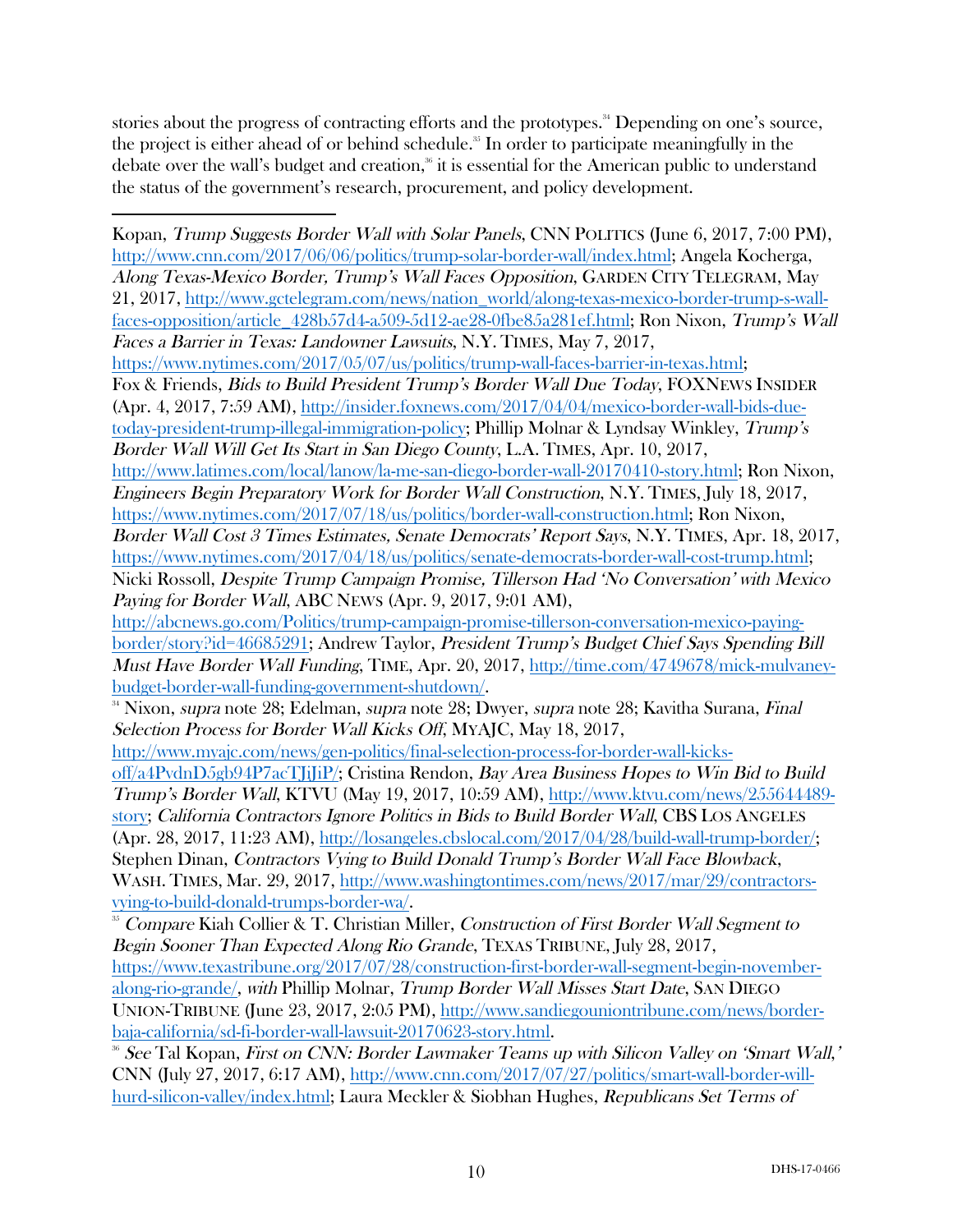I further certify that American Oversight is primarily engaged in disseminating information to the public. American Oversight's mission is to promote transparency in government, to educate the public about government activities, and to ensure the accountability of government officials. Similar to other organizations that have been found to satisfy the criteria necessary to qualify for expedition,<sup>37</sup> American Oversight "'gathers information of potential interest to a segment of the public, uses its editorial skills to turn the raw material into a distinct work, and distributes that work to an audience."<sup>388</sup> American Oversight uses the information gathered, and its analysis of it, to educate the public through reports, press releases, and other media. American Oversight also makes materials it gathers available on its public website and promote their availability on social media platforms, such as Facebook and Twitter.<sup>39</sup> American Oversight has demonstrated its commitment to the public disclosure of documents and creation of editorial content. For example, after receiving records regarding an ethics waiver received by a senior DOJ attorney, American Oversight promptly posted the records to its website<sup>40</sup> and published an analysis of what the records reflected about DOJ's process for ethics waivers.<sup>41</sup> Additionally, this particular FOIA request is part of a public project conducted by American Oversight called "Audit the Wall," where the organization is gathering and analyzing information and commenting on public releases of information related to the administration's proposed construction of a barrier along the U.S.- Mexico border. 42

Accordingly, American Oversight's request satisfies the criteria for expedition.

### **Conclusion**

We share a common mission to promote transparency in government. American Oversight looks forward to working with DHS on this request. If you do not understand any part of this request, have any questions, or foresee any problems in fully releasing the requested records, please contact Cerissa Cafasso at foia@americanoversight.org or 202.869.5246. Also, if American Oversight's

 Debate of Bill Funding Trump's Border Wall, WALL ST. J. (July 27, 2017, 8:02 PM), https://www.wsj.com/articles/republicans-open-debate-on-bill-funding-trumps-border-wall-

 $\frac{1501179291}{37}$  See ACLU v. U.S. Dep't of Justice, 321 F. Supp. 2d 24, 30–31 (D.D.C. 2004); EPIC v. Dep't of Defense, 241 F. Supp. 2d 5, 15 (D.D.C. 2003).

<sup>38</sup> ACLU, 321 F. Supp. 2d at 29 n.5 (quoting EPIC, 241 F. Supp. 2d at 11).

 $\degree$  American Oversight currently has approximately 11,600 page likes on Facebook, and 35,100 followers on Twitter. American Oversight, FACEBOOK, https://www.facebook.com/weareoversight/ (last visited Sept. 29, 2017); American Oversight (@weareoversight), TWITTER, https://twitter.com/weareoversight (last visited Sept. 29, 2017).

<sup>40</sup> DOJ Civil Division Response Noel Francisco Compliance, AMERICAN OVERSIGHT, https://www.americanoversight.org/document/doj-civil-division-response-noel-francisco-

 $41$  Francisco & the Travel Ban: What We Learned from the DOJ Documents, AMERICAN OVERSIGHT, https://www.americanoversight.org/francisco-the-travel-ban-what-we-learned-from-thedoj-documents.

 $42$  Audit the Wall, AMERICAN OVERSIGHT, www.auditthewall.org.